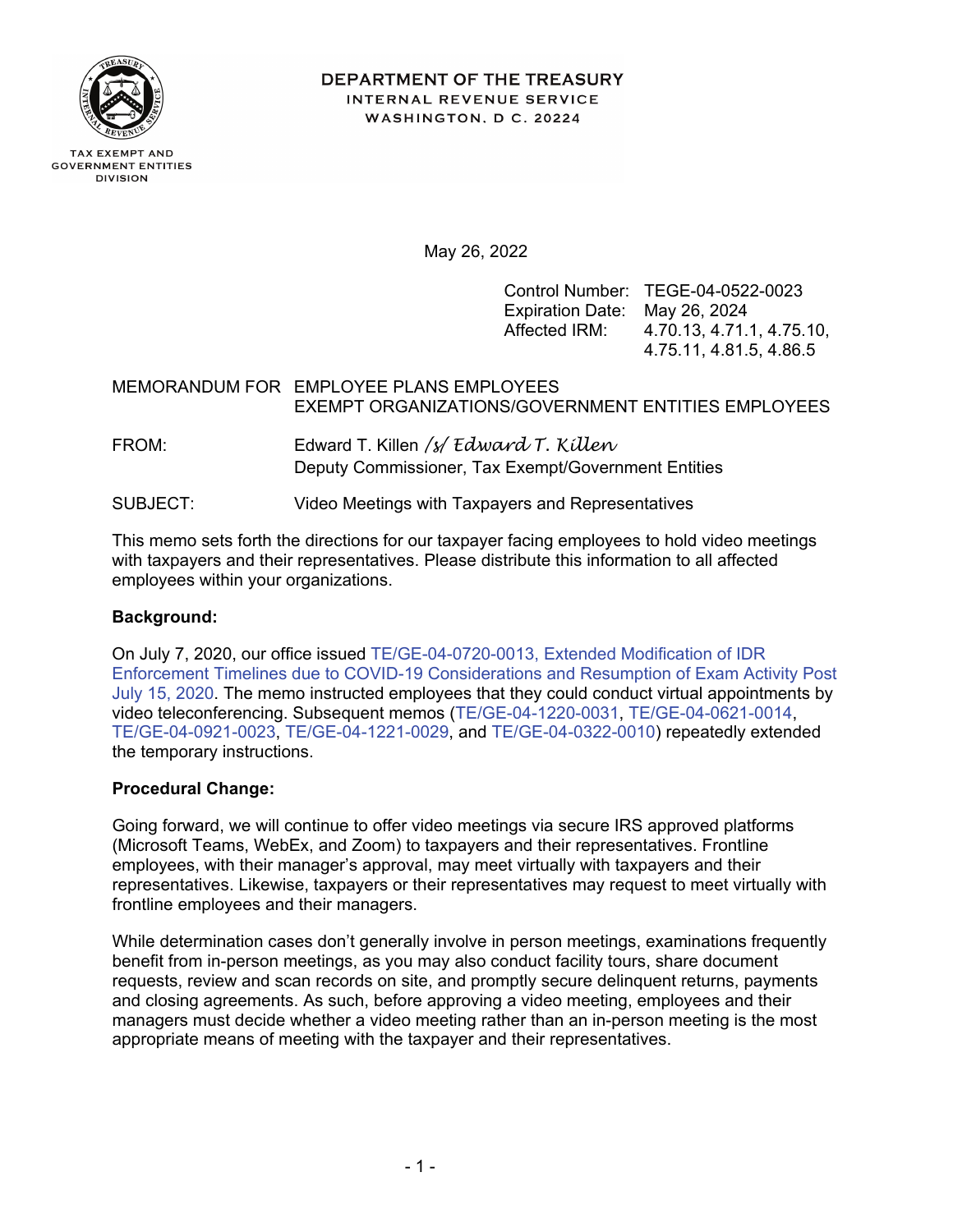Document any decision to hold a video conference rather than an in-person meeting in the case file, including the reasoning behind the decision and the manager's approval. Examples of when a video meeting rather than an in-person meeting may add value to working the case include:

- Performing an initial meeting to discuss the case followed by an in-person visit.
- Clarifying Information Document Requests (IDRs) or responses received.
- Conducting follow-up meetings after in-person visits to clarify facts not requiring another in-person visit.
- Working the case via correspondence where a video meeting would help in resolving certain issues.
- Holding a closing conference with the taxpayer/representative.

**Note**: The video conferences discussed in this memo should not be used to avoid travel. When an in-person conversation, facility tour, or site visit is more appropriate to conduct the exam, do not use a video conference.

### **Video Conferencing Protocol Reminders:**

Privacy Considerations:

Share [SBU data](http://irm.web.irs.gov/link.asp?link=10.5.1.2.2) (including [PII](http://irm.web.irs.gov/link.asp?link=10.5.1.2.3) [a](http://irm.web.irs.gov/link.asp?link=10.5.1.2.3)nd [tax information,](http://irm.web.irs.gov/link.asp?link=10.5.1.2.4) but not electronic files) in virtual meetings verbally and on screen only with those [authenticated,](#page-1-0) authorized individuals who have a [need to](http://irm.web.irs.gov/link.asp?link=10.5.1.2.8)  [know.](http://irm.web.irs.gov/link.asp?link=10.5.1.2.8) Do not transfer files on these platforms. Protect taxpayer privacy by following the [Online](https://portal.ds.irsnet.gov/sites/vl003/Lists/PrivacyPolicyPrivacyControls/DispItemForm.aspx?ID=44&Source=https%3A%2F%2Fportal%2Eds%2Eirsnet%2Egov%2Fsites%2Fvl003%2Flists%2Fprivacypolicyprivacycontrols%2Femail%2520and%2520data%2520in%2520transit%2Easpx&ContentTypeId=0x0100C4FCD3C7F733EA4A8C2E8A2705E8C2DB007E49FAF950ECD646B04923D4CA0A82C4)  Meeting Tools – [Privacy Considerations](https://portal.ds.irsnet.gov/sites/vl003/Lists/PrivacyPolicyPrivacyControls/DispItemForm.aspx?ID=44&Source=https%3A%2F%2Fportal%2Eds%2Eirsnet%2Egov%2Fsites%2Fvl003%2Flists%2Fprivacypolicyprivacycontrols%2Femail%2520and%2520data%2520in%2520transit%2Easpx&ContentTypeId=0x0100C4FCD3C7F733EA4A8C2E8A2705E8C2DB007E49FAF950ECD646B04923D4CA0A82C4) and [IRM 10.5.1.6.18.2, Online Meeting Tools.](http://irm.web.irs.gov/link.asp?link=10.5.1.6.18.2) Also refer to the memo [NHQ-01-1121-0004, Approval to Accept Images of Signatures & Digital](http://imdtrack.web.irs.gov/IG_Uploads/IRS.gov_Yes/OUO_No/NHQ-01-1121-0004.pdf)  [Signatures, Approval to Receive Documents & Transmit Encrypted Documents by Email-](http://imdtrack.web.irs.gov/IG_Uploads/IRS.gov_Yes/OUO_No/NHQ-01-1121-0004.pdf)[Updated Nov. 2021.](http://imdtrack.web.irs.gov/IG_Uploads/IRS.gov_Yes/OUO_No/NHQ-01-1121-0004.pdf)

Note: Employees on telework agreements may conduct the video meetings at their post of duty or at their telework location. Employees without telework agreements must host the video meetings from their post of duty.

#### <span id="page-1-0"></span>Authentication:

We're adopting [IRM 21.1.3.2.3,](http://irm.web.irs.gov/link.asp?link=21.1.3.2.3) Required Taxpayer Authentication, where you must verify valid, unexpired, government issued photo identification (ID) to authenticate taxpayers, for virtual meetings. For additional information on authentication for virtual meetings, see the article, [Taxpayers and tax pros should be ready to verify their identity when calling the IRS.](https://www.irs.gov/newsroom/taxpayers-and-tax-pros-should-be-ready-to-verify-their-identity-when-calling-the-irs)

Microsoft Teams Instructions:

All employees have access to Microsoft Teams, which will eventually replace Skype, WebEx and ZoomGov. See the [Microsoft Teams FAQ](https://organization.ds.irsnet.gov/sites/UNSM365/Teams/Shared%20Documents/Microsoft%20Teams%20FAQ.pdf) for directions on using Teams for meetings with taxpayers and representatives. Employees should review [IRS Privacy Tips for Teams](https://organization.ds.irsnet.gov/sites/UNSM365/Teams/Shared%20Documents/MICROSOFT%20TEAMS%20-%20IRS%20Privacy%20Tips.pdf) for additional guidance. Do not send documents or files via Teams.